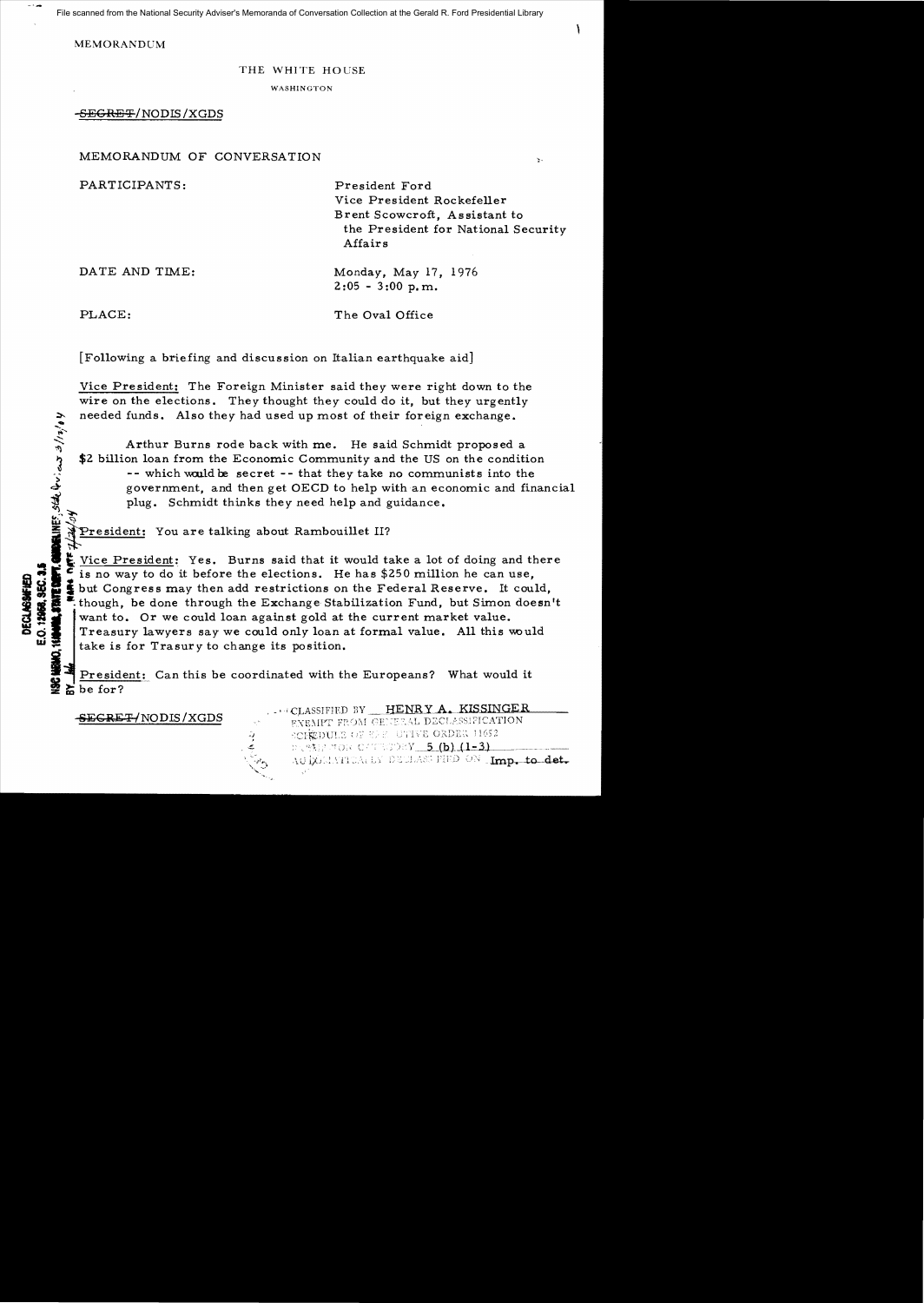## SECRET/NODIS/XGDS

Vice President: It can't be done before the elections. It would just be an exchange loan.

Also the 40 Committee has some money.

Scowcroft: [Described the situation with the \$6 million.]

President: Let's look into that.

Scowcroft: We would have to restructure any program. What we proposed was for a year or more and for specific projects rather than the parties themselves.

President: What about what Connally is doing?

Scowcroft: He's organized a private group of Italian-Americans.

President: If we do something, we have to make sure that the funds don't get into the wrong pockets.

Vice President: The \$1 bi11ion against gold or a sto-gap measure looks good to me.

President: How do we look into it?

Scowcroft: I will have someone look into it.

Vice President: The Soviet Union has reacted strongly to my speech.

President: You are getting to be a hard-liner.

Vice President: It was we11 received in Berlin and Germany. They printed it up beforehand, so they knew what was in it. They applauded at a11 the tough points. I had nothing but good reactions.

President: I had a good trip. The reaction was really good and I can't help feel it wi11 be reflected in the results. After a seven hour train ride we heloed to Holland for the tulip festival. There were 300,000 people in a town of 25,000, even in a light rain. No one knows how the crossovers wi11 fa11, but Broder thinks I wi11 get 50% of the Wa11aceites. And we wi11 get some liberal Democrats. I will be goddamned disappointed if it isn't  $55\%$ and I hope for  $60\%$ .

## SEGRET/NODIS/XGDS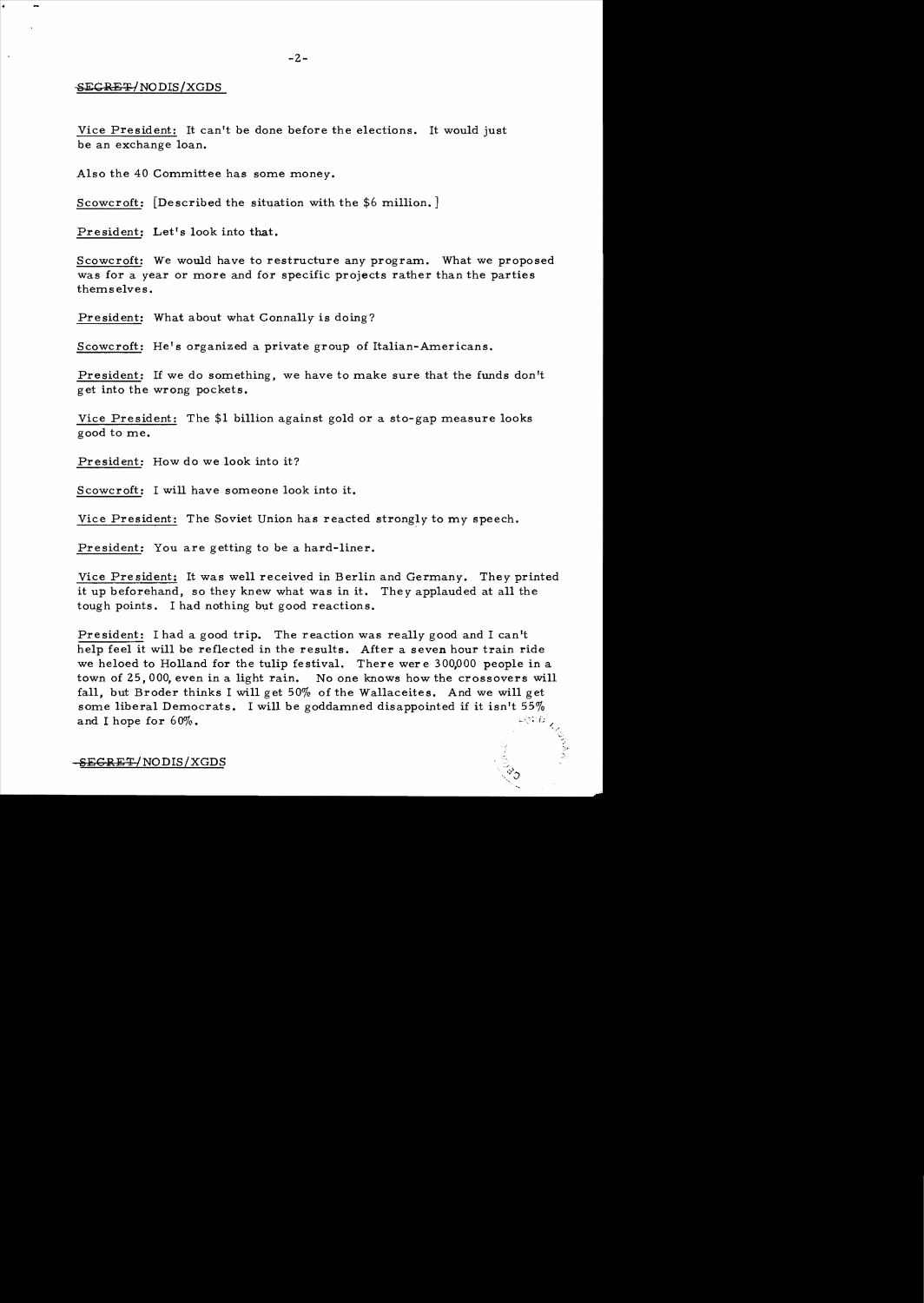## SECRET/NODIS/XGDS

, ...

Vice President: I talked to this Rabbi as you said the mood was changing, that something had to be done and the Israelis couldn't do it. He said he would like to think over what approach could be right and will get back to us. They are *very* afraid.

 $SE$ GR<del>B</del>T/NODIS/XGDS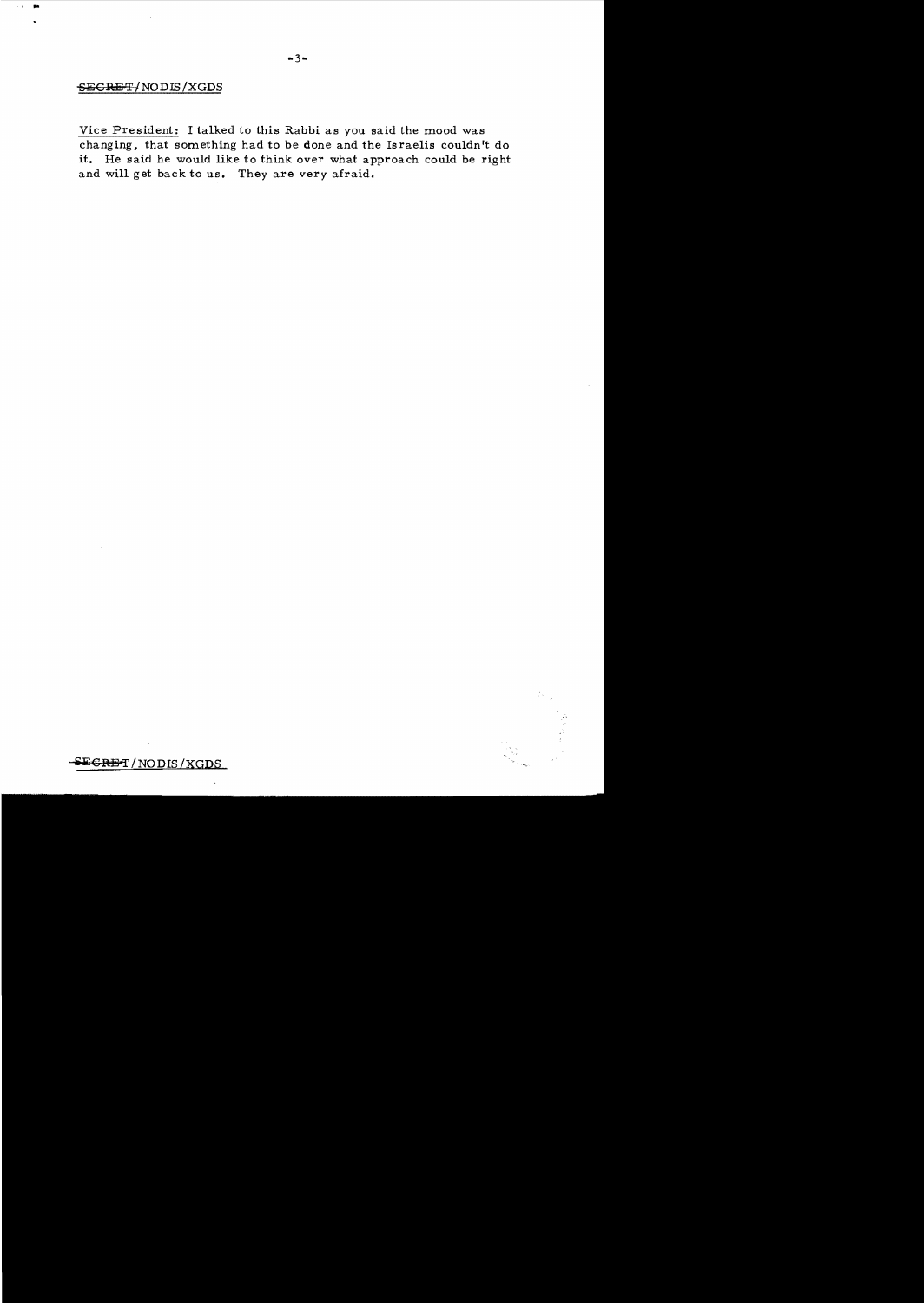for commiller  $P$ UP  $122 - 26$ (Following husping + discursion on Italian envoyanter ail) UP That the faid they were night down to write an a electrics. That they could do it, but my with well fame. also they had used by met of that Fr xchange. Cather Bram work back of me, depend Schink progress 2 bil hvor par EC +US on contrain (rent) no lanste into Got + the OECD get hold W/era + funcion this. Schmitt thinks they med bulg & quidance. P you takking don't knowwelet I ? VP yes Bones raid that and alt a lit of dring A then we are a do it began elections. He has 250 mil he can use, but Cany may there and Euction this on FRB, It could though be love them Kching stabilization find, but Servier dorent wont to Or we could loom against gold at energet machet value. Thereing lawyers say we could not love at formal wakes. Cll this would take is for Treasury to change to position P Comtin le context Fur? What wouldn't be Onit bre has before electrice. It would past the can Kchange lam. Obsoc 40 Conte ho some move,  $S(\text{dversal} \in \text{Gmid} \neq \mathbb{R})$ P Lito lack with that. S'ave would have restouting any prog. what comprehense for ce y a mort for speuper contrato untrodan - parties tempelaes P What about what Commently is ding S (Descended brighty) P If we le sonie thing, we have to mote serve **E.O. 12058, SEC. 3.5**<br>**NOC MEMO, 11/2489, STATE DEPT. GUIDELINES**, State Deview  $2/2$  of BY